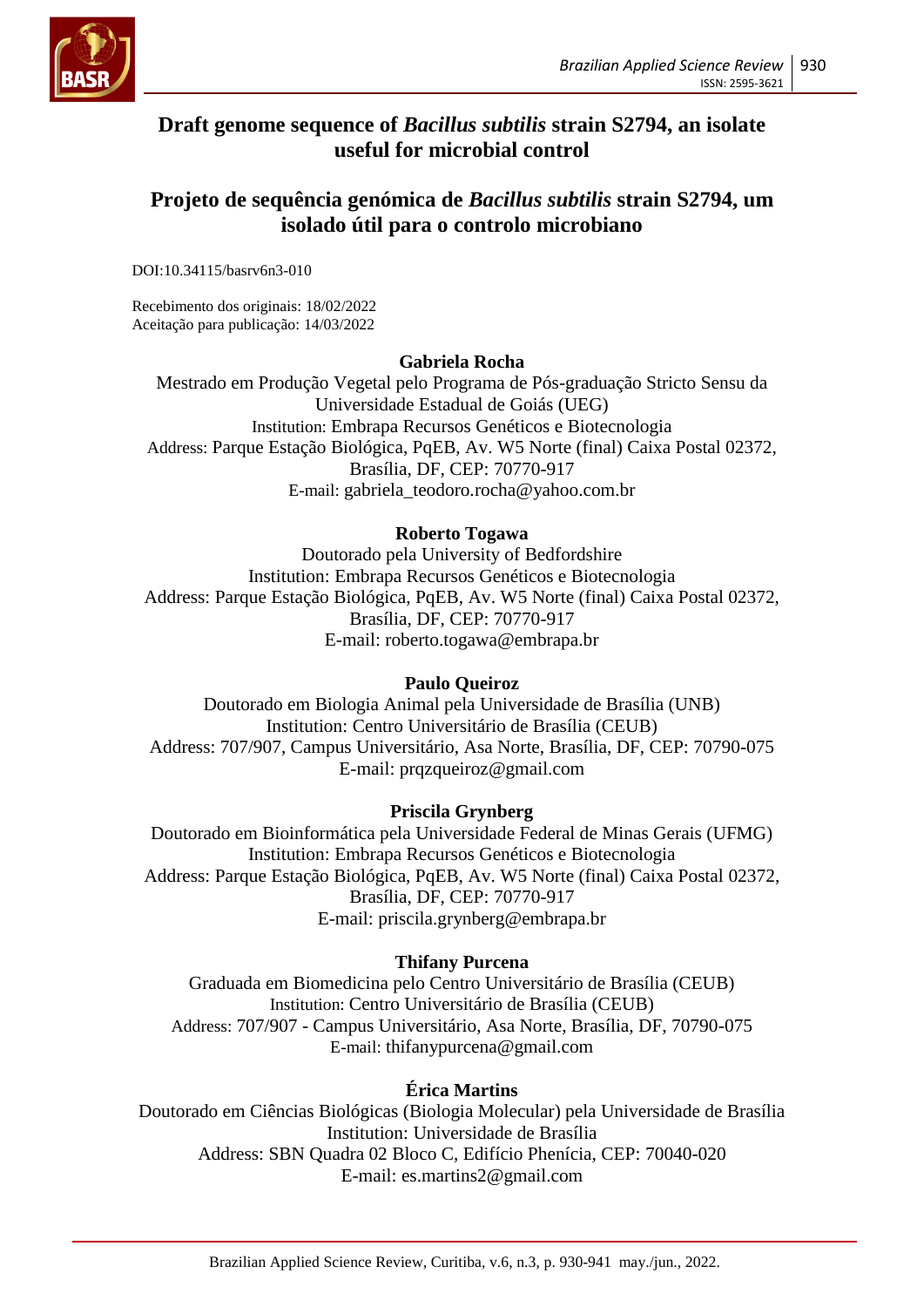

## **Rose Monnerat**

Doutorado em Agronomia na Ecole Nacionale Agronomique de Montpellier Institution: Embrapa Recursos Genéticos e Biotecnologia Address: Parque Estação Biológica, PqEB, Av. W5 Norte (final) Caixa Postal 02372, Brasília, DF, CEP: 70770-917 E-mail: rose.monnerat@embrapa.br

### **ABSTRACT**

The pathogenic microorganisms affecting agriculture and chronic threats to sustainable food production and ecosystem stability worldwide. One of the promising microorganisms for sustainable agriculture is Bacillus subtilis, which has been reported as a growth promoter and as antagonistic to a variety of pathogens in vitro and greenhouse and field studies. This work describes the draft genome sequence of the B. subtilis S2794 which contains several specific singletons including genes showing inhibitory activity against numerous plant fungal pathogens. The selective bioassays indicated that the species has pathogenic potential for insects of the order Lepidoptera, such as H. armigera and C. includens, in addition to the phytopathogen S. sclerotiorum. The S2794 strain was resistant to the antibiotics ampicillin, penicillin, sulfamethoxazole, and polymyxin B.

**Keywords:** surfactin, fungal plant pathogen, growth and biofilm formation.

### **RESUMO**

Os microrganismos patogénicos que afectam a agricultura e as ameaças crónicas à produção alimentar sustentável e à estabilidade do ecossistema em todo o mundo. Um dos microrganismos promissores para a agricultura sustentável é o Bacillus subtilis, que tem sido relatado como promotor de crescimento e como antagonista de uma variedade de patogénicos in vitro e estudos de estufa e de campo. Este trabalho descreve o projecto de sequência genómica do B. subtilis S2794 que contém vários singletons específicos, incluindo genes que mostram actividade inibitória contra numerosos agentes patogénicos fúngicos vegetais. Os bioensaios selectivos indicaram que a espécie tem potencial patogénico para insectos da ordem Lepidoptera, tais como H. armigera e C. incluindo, para além do fitopatógeno S. sclerotiorum. A estirpe S2794 era resistente aos antibióticos ampicilina, penicilina, sulfametoxazol, e polimixina B.

**Palavras-chave:** surfactina, patogénico de plantas fúngicas, crescimento e formação de biofilme.

### **1 INTRODUCTION**

*Bacillus subtilis* is the most studied biocontrol agent that is widely used in sustainable agriculture. Different *B. subtilis* strains have demonstrated antagonistic activities were rhizosphere or endophytic bacteria or rhizobacteria or *in vitro* assays (1). Many other strains have the potential to control different diseases caused by rhizobacterial or fungal pathogens in greenhouses and fields (2).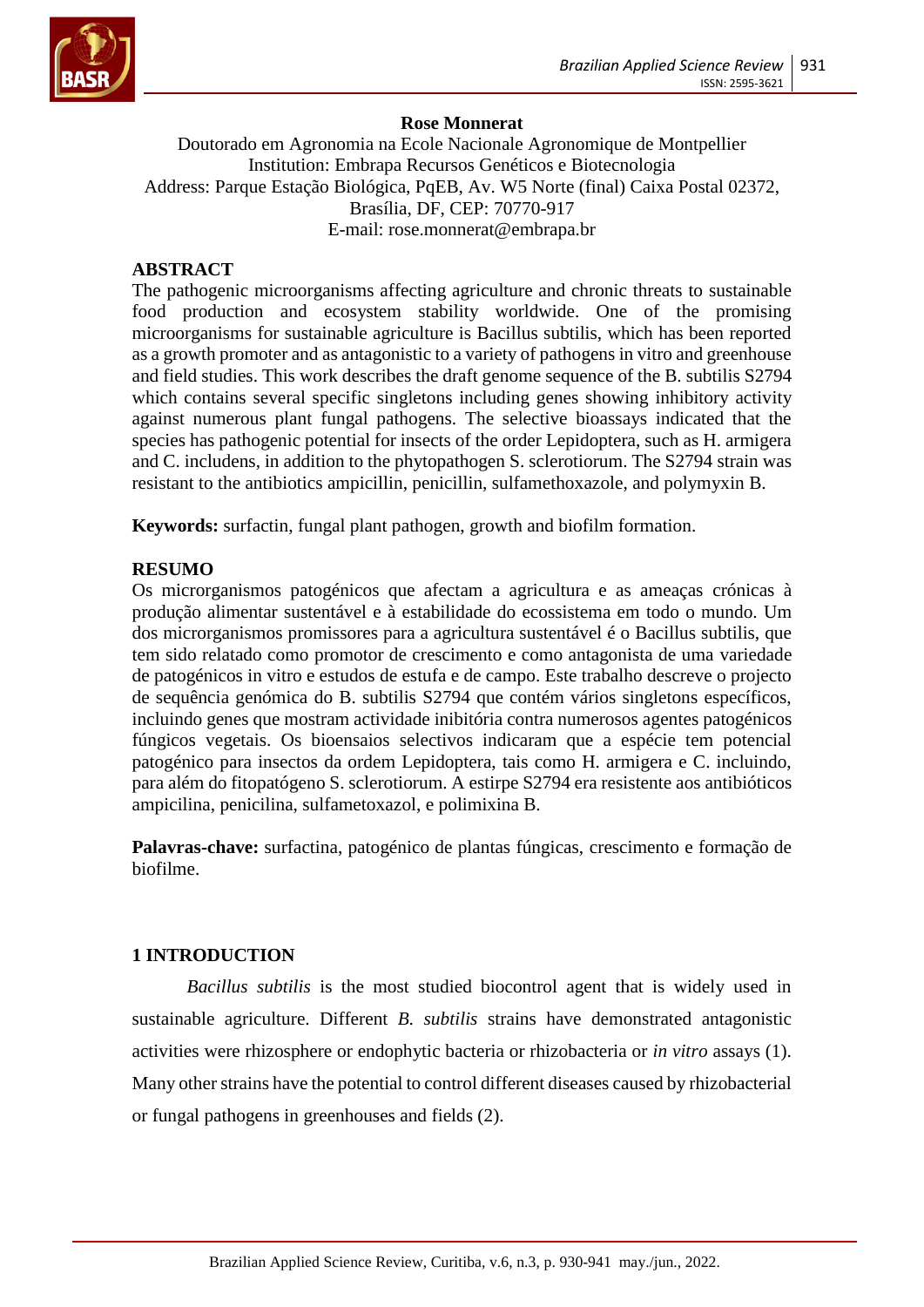

Antibiotic production has been postulated to play a principal role in disease suppression by microorganisms including *B. subtilis*. More than two dozen antibiotics with wide spectra and diverse structures have been reported from *B. subtilis* (3).

The species of *B. subtilis* also can produce biofilm, a self-produced extracellular matrix that encapsulates cells and facilitates their attachment to surfaces. This mechanism is widely used for numerous biotechnological or biomedical purposes (4).

## **2 METHODOLOGY**

# 2.1 ISOLATION AND MORPHOLOGICAL CHARACTERIZATION OF THE **STRAIN**

The bacterial species were isolated from soil in the Minas Gerais, Unaí in 2019. The strain isolation process was carried out according to the methodology established by Praça (5). For the analysis of colony morphology and bacterial strain cytomorphology, the principles of Bergey's Manual of Systematic Bacteriology were followed (6). The morphological properties were observed in a scanning electron microscope, model DSM 962-Zeiss, and transmission electron microscope, model JEM-2100-Jeol.

# 2.2 GENOME SEQUENCING

Purified genomic and plasmid DNA`s from strain S2794 were extracted by Masterpure Gram-positive DNA purification kit (Epicentre) and QIAGEN Plasmid Maxi Kit (QiAGEN). Afterward, these DNA`s were sequenced at Macrogen, Inc. (Seoul, Korea) using high-throughput HiSeq2000 and GS-FLX Plus platforms getting one lane of 100 bp and 1/8 region plate, respectively. Unicycler pipeline (7) was used for reads assemble, which were annotated with prokka (8). Average nucleotide identity (ANI) was applied for species taxonomic confirmation (9).

# 2.3 ANTIMICROBIAL RESISTANCE PROFILE

The susceptibility of the strain S2794 to following antibiotics penicillin G, clindamycin, erythromycin, vancomycin, rifampicin, cefazolin, ceftriaxone, chloramphenicol, ampicillin, oxacillin, tetracycline, lincomycin, clarithromycin, polymyxin B, chlortetracycline, sulfamethoxazole, amikacin, clotrimazole, cloxacillin monohydrate, kanamycin, levofloxacin, and streptomycin were tested. The antimicrobial resistance profile was determined by the agar dilution test following the procedures described by the Clinical and Laboratory Standards Institute. A log-phase culture of the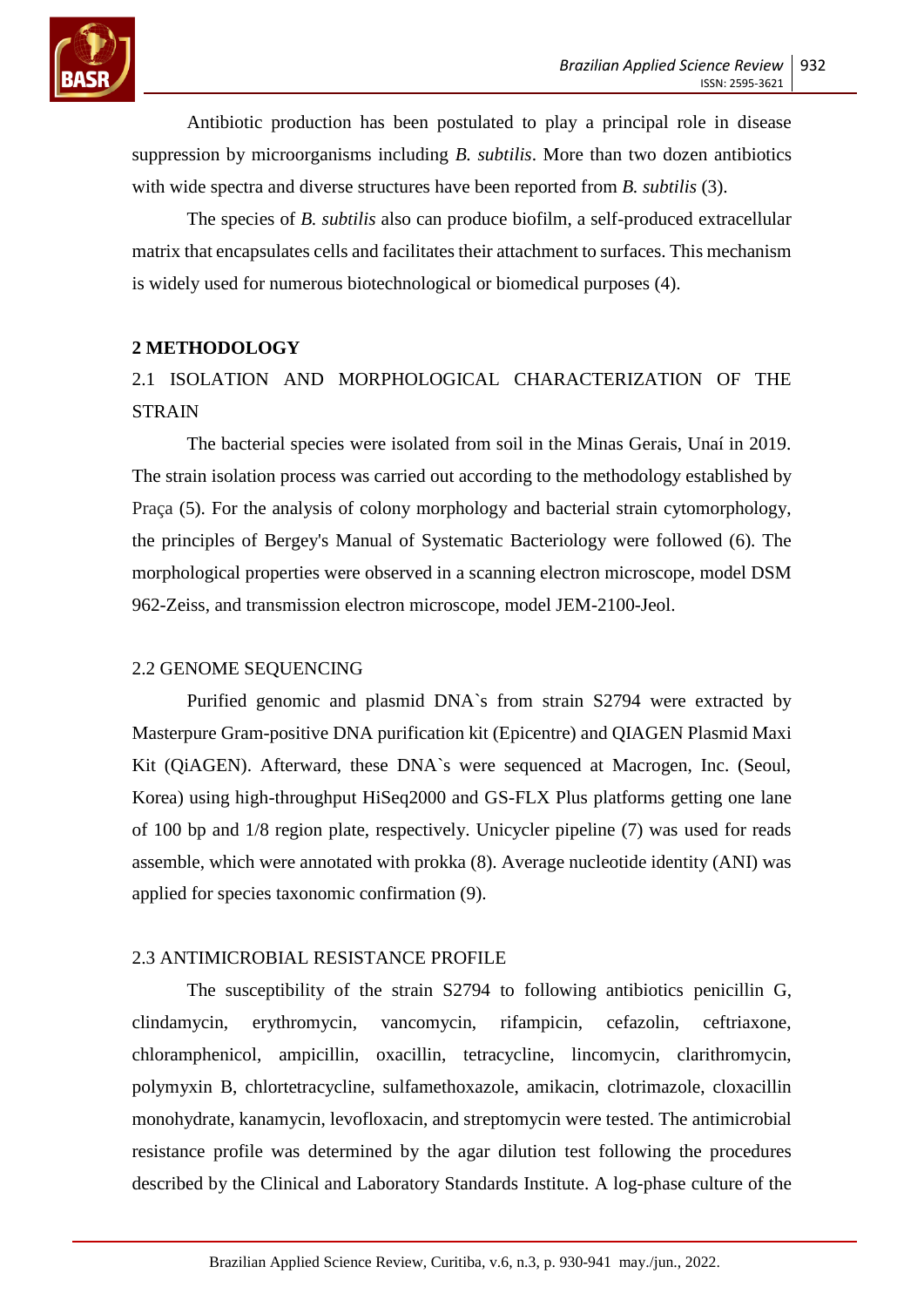

strain was diluted to a concentration of approximately  $1 \times 10^8$  to  $2 \times 10^8$  CFU/ml (McFarland standard 0.5). The concentrations determined for the assays were 30, 70, 110, 150, 200, 250, and 300 μg/ml. The solutions were individually added to 50 ml of Embrapa-agar medium in the liquefied state, at a temperature below 60  $\degree$ C, to avoid antibiotic degradation. The experimental design was completely randomized, with three replications per concentration. The evaluation was performed after 24 hours of incubation at 30 °C. The evaluation was done verifying whether there was an inhibition of bacterial growth or not, due to the action of the imposed antibiotic.

## 2.4 INSECT AND NEMATODE SELECTIVE BIOASSAYS

All insects used in the tests came from the Plant and Insect Breeding Platform (PCPI) of Embrapa Genetic Resources and Biotechnology. In all cases, individuals were raised on an artificial diet and under controlled temperature and photoperiod conditions, following the methodologies described in the literature (10-11).

Selective bioassays for *Spodoptera frugiperda*, *Helicoverpa armigera*, *Chrysodeixis includens*, and *Aedes aegypti* were performed as described in published works (12-13). Bioassays for *Anthonomus grandis* were performed according to the methodology described by Figueras (14). For *Caenorhabditis elegans*, bioassays were performed as described by Montalvão (15).

The correction of mortality observed in larvae of *S. frugiperda*, *H. armigera*, *C. includens*, *A. grandis*, *A. aegypti*, and in the nematode species *C. elegans* by an isolate of S2794 was performed through the equation below proposed by Henderson (16):

|                       | n in Co before treatment * n in T after treatment |         |
|-----------------------|---------------------------------------------------|---------|
| Corrected $\% = (1 -$ |                                                   | 1*100 ( |
|                       | n in Co after treatment * n in Co after treatment |         |

Where:  $n =$  Insect population, T- treated,  $Co =$  control

# 2.5 ANTAGONISM IN *F. OXYSPORUM* F. SP. *VASINFECTUM* AND *SCLEROTINIA SCLEROTIORUM*

The evaluation of the antagonism of the S2794 strain to *F. oxysporum* f. sp. *vasinfectum* and *Sclerotinia sclerotiorum* was performed by confrontation, with the adoption of the method of pairing cultures in Petri dishes, according to previous published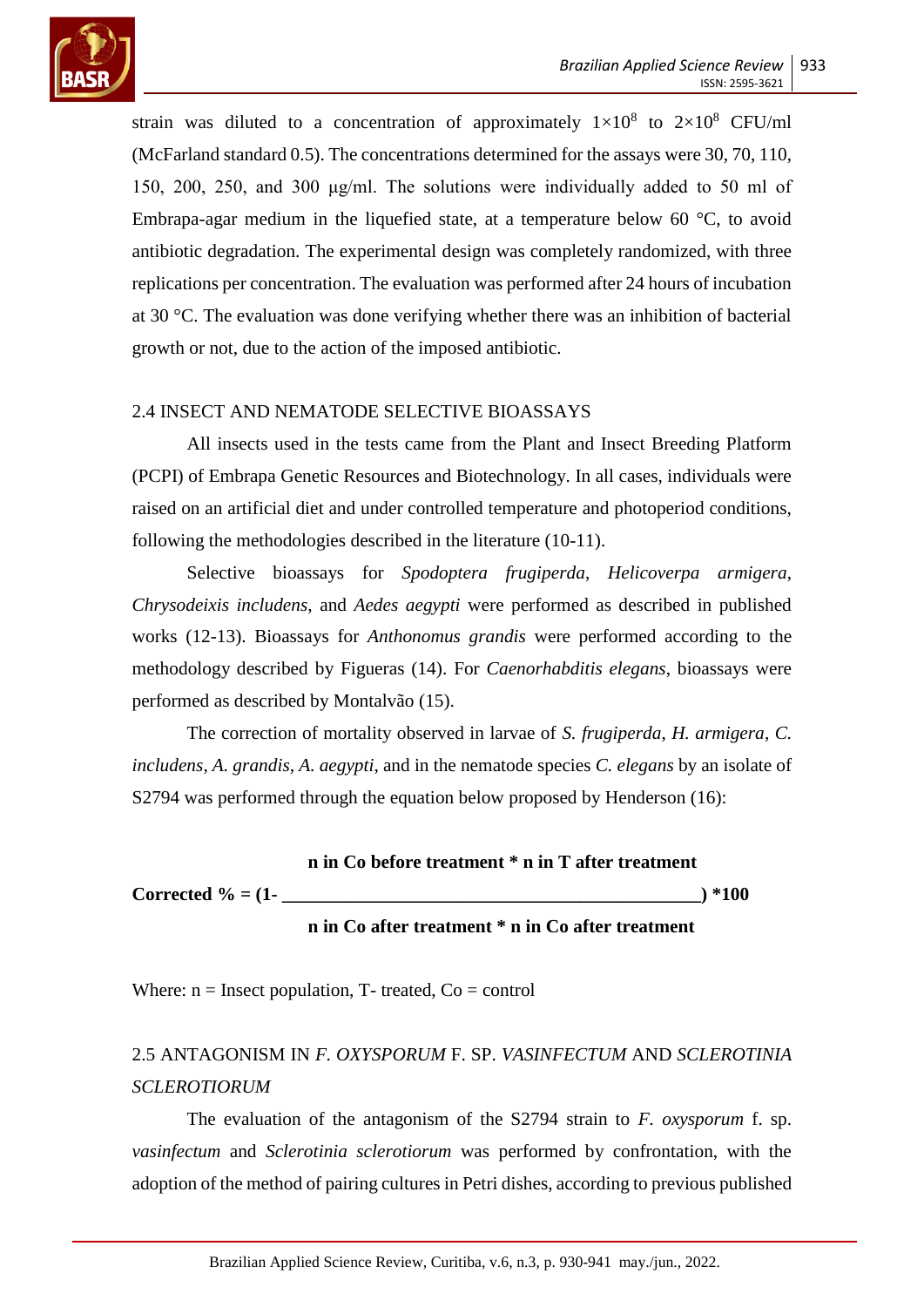

works (17-18), with adaptations, in which the selected culture medium was selected only the PDA  $50\%$  + EM 50% culture medium.

#### **3 RESULTS** 3.1 MORPHOLOGY

The visualized cells of the strain 2794 in the electron microscopy were Grampositive, anaerobic, motile, rod-shaped, 0.7 to 0.9 µm wide, and 1 to 2 µm long. Spores were cylindrical, central in sporangia that were not swollen. Colonies were white, irregular, with lobulated margins, with a dry, grainy consistency, and a rough, opaque surface (Figure 1). The ideal temperature for growth was  $30^{\circ}$ C.

Figure 1. A) Colony morphology of the strain S2794 by electron transmission microscopy at a scale of 2 mm. B) Scanning electron microscopy of the spores at 10,000x magnification.



Here we present the draft genome of *Bacillus subtilis* strain S2794 with 4,051,450 bp size organized into 32 scaffolds, maximum scaffold size of 1,557,753 bp, average sequence size of 126,607 pb,  $N_{50}$  length of 1,039,968 pb and 43,52% of GC content. A total of 4,209 CDSs, 71 tRNAs, 3 rRNAs, 1 tmRNA and 89 lnRNAs were found by prokka. S2794 presents an ANI value of 98,47% with *B. subtilis* strain 168.

Functional annotation was done with interproscan 5.54-87.0 (PMID: 24451626). 3,606 (85,67%) and 2,495 (59,27%) coding sequences have PFAM or GO functional terms. "ABC transporter" (PF00005), "Major facilitator superfamily" (PF07690), and "Binding-protein-dependent transport system inner membrane component (PF00528) are the most frequent PFAM IDs in S2794 coding sequences (76, 55 and 41 CDSs each). Gene ontology annotation analysis revealed that the most frequent Biological Process GO terms are "Regulation of transcription, DNA-templated" (GO:0006355),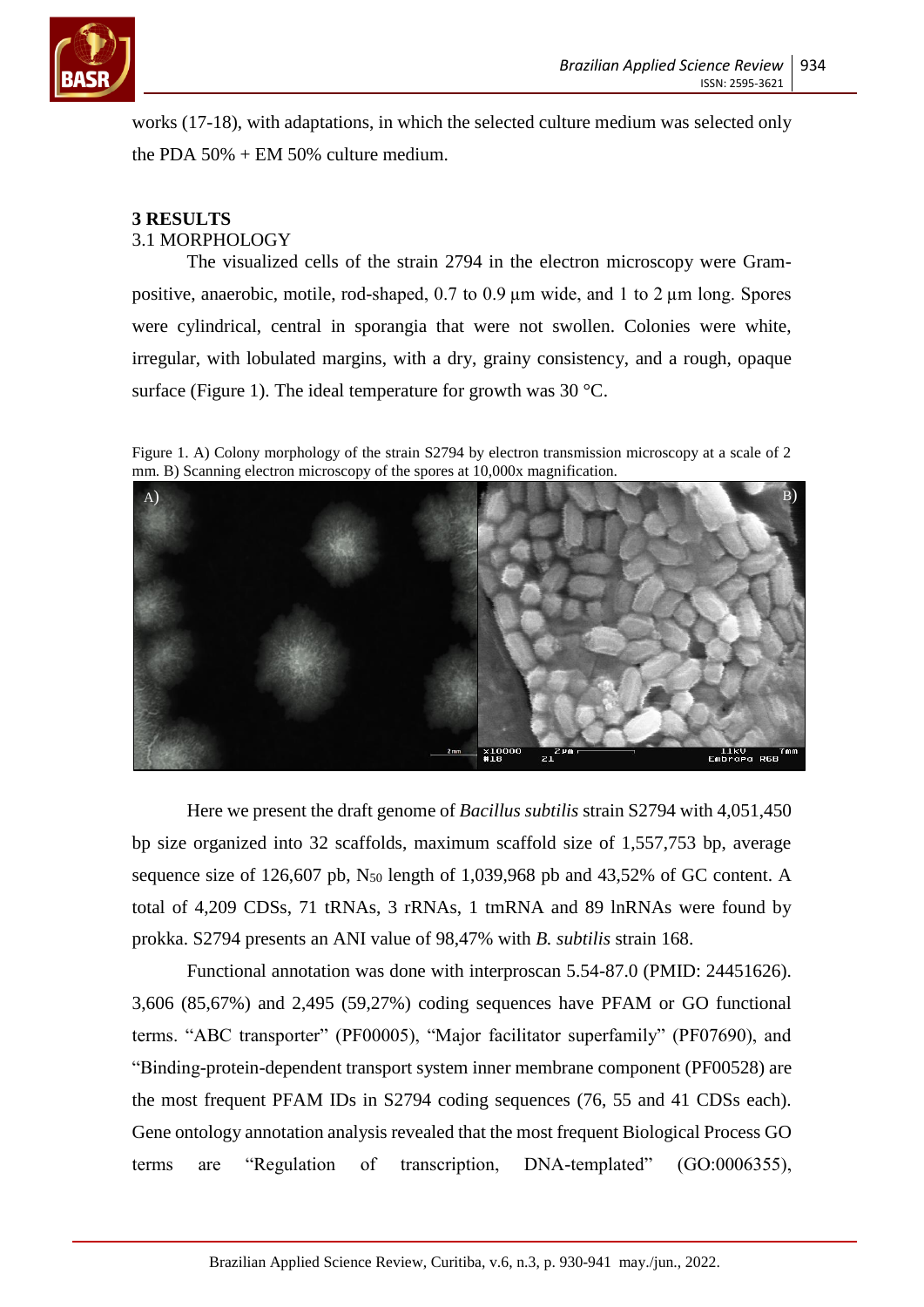

"Transmembrane transport" (GO:0055085), and "Carbohydrate metabolic process" (GO: 0005975), with 272, 247 and 98 CDSs each. "Integral component of membrane" (GO:0016021), "Membrane" (GO:0016020), and "Cytoplasm" (GO:0005737) are the top three Cellular Component GO terms, with 322, 298 and 75 CDSs. Molecular Function top terms are "ATP binding" (GO:0005524), with 404 CDSs, "DNA binding" (GO:0003677) with 290 and "Catalytic activity" (GO:0003824), present in 262 CDSs (Figure 2).

Figure 2. Functional annotation of the genes identified of the *B. subtilis* strain S2794 by interproscan (A) and GO terms (B).



The custom genes database of the strain S2794 showed the potential biocontrol activity of these bacteria is notably due to their potential to produce multiple antimicrobial compounds that have been reported for their inhibitory activity against numerous plant pathogens such as Surfactin (srfA), Lipoteichoic acid (LTA) synthase (ltaS), Alkyl hydroperoxide reductase (ahpC), Growth and biofilm formation (tyrZ), Surfactin synthesis (tapA), Anti-sigma factor (FlgM), Polyketide production (Sfp), flagellin (Hag), Biofilm determinant (ypqP), Bacilysin (bacA) and Fengycin (fenB).

### 3.2 ANTIMICROBIAL RESISTANCE PROFILE

Strain S2794 was resistant to polymyxin at a minimum inhibitory concentration (MIC) of 110  $\mu$ g/ml following penicillin (70  $\mu$ g/ml), sulfamethoxazole (70  $\mu$ g/ml) and ampicillin (30 µg/ml). The analysis of the other antibiotics, the strain 2794 was susceptible to all (Table 1).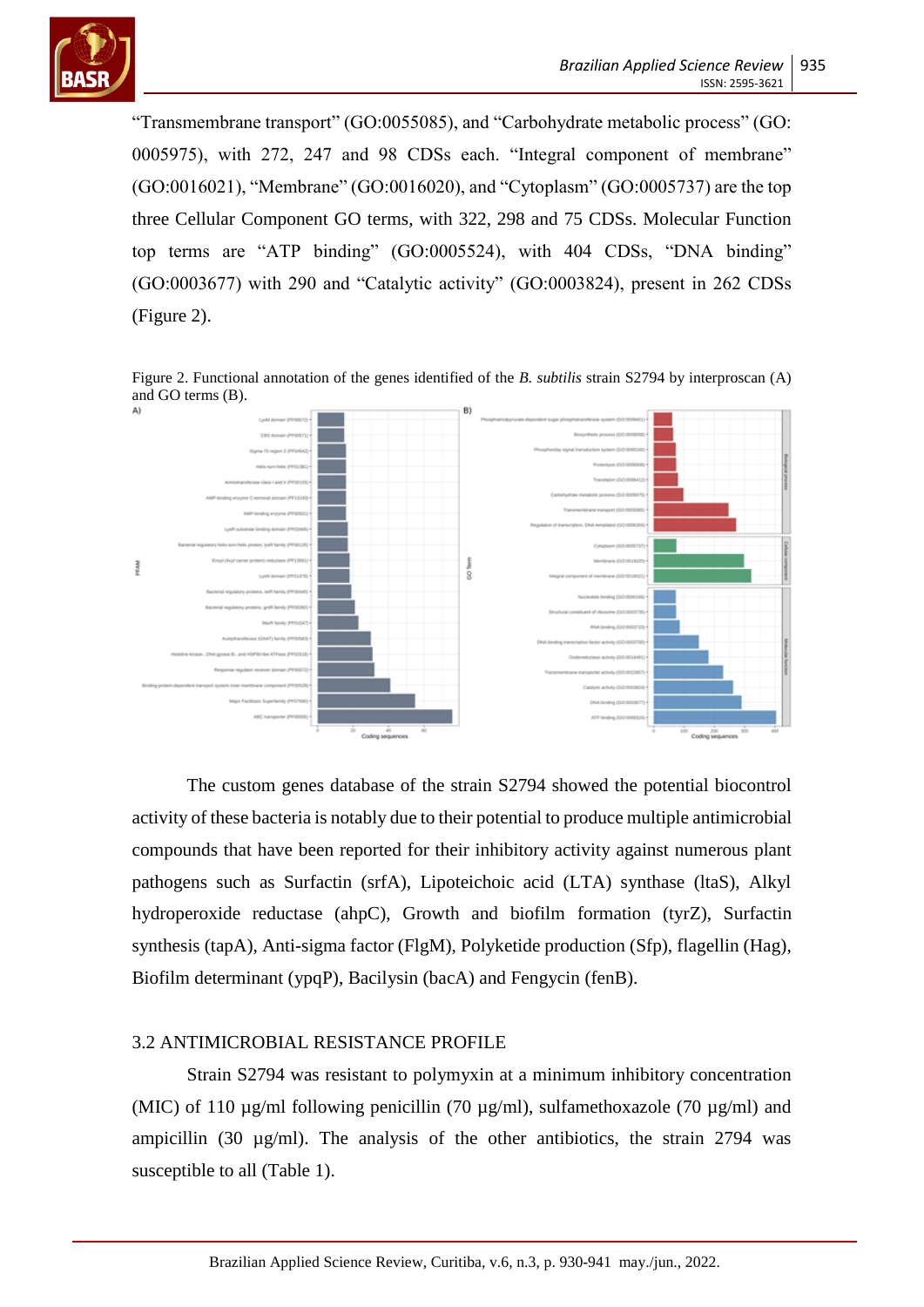

In the genome analysis, it was possible to detect in the isolate S2794 the presence of the *tetD* resistance gene corresponding to the antibiotic chlortetracycline. However, this gene was not expressed in the strain since it was susceptible to this antimicrobial.

|                             | Strain S2794     |             |  |  |
|-----------------------------|------------------|-------------|--|--|
| <b>Antimicrobial agents</b> | <b>Resistant</b> | Susceptible |  |  |
| Amikacin                    |                  | $+$         |  |  |
| Ampicillin                  | $30 \mu g/ml$    |             |  |  |
| Azithromycin                |                  |             |  |  |
| Cefazolin                   |                  |             |  |  |
| Ceftriaxone                 |                  |             |  |  |
| Chloramphenicol             |                  |             |  |  |
| Chlortetracycline           |                  |             |  |  |
| Clarithromycin              |                  |             |  |  |
| Clindamycin                 |                  |             |  |  |
| Clotrimazole                |                  |             |  |  |
| Cloxacillin Monohydrate     |                  |             |  |  |
| Erythromycin                |                  |             |  |  |
| Kanamycin                   |                  |             |  |  |
| Levofloxacin                |                  |             |  |  |
| Lincomycin                  |                  | $^+$        |  |  |
| Oxacillin                   |                  | $^+$        |  |  |
| Penicillin                  | $70 \mu g/ml$    |             |  |  |
| Polymyxin B                 | $110 \mu g/ml$   |             |  |  |
| Rifampicin                  |                  |             |  |  |
| Streptomycin                |                  |             |  |  |
| Sulfamethoxazole            | $70 \mu g/ml$    |             |  |  |
| Tetracycline                |                  |             |  |  |
| Vancomycin                  |                  |             |  |  |

Table 1. Antimicrobial resistance profile of the S2794 strain.

### 3.3 SELECTIVE BIOASSAY

Through selective bioassays, it was possible to verify that the S2794 strain was pathogenic ( $\geq 50\%$ ) to the lepidopteran species *H. armigera*, and *C. includens*, and the phytopathogen *S. sclerotiorum*. Furthermore, it was found that the bacterial isolate was potentially toxic to the species *A. grandis*, since there was a significant mortality rate of 35% for this coleopteran.

Table 2. Mortality percentage of the strain S2784 against *H. armigera* (*H.a*), *S. frugiperda* (*S.f*), *C. includens* (*C.i*), *A. grandis* (*A.gr*), *A. aegypt* (*A.gy*), *C. elegans*(*C.e*), *F. oxysporum* f. sp. *vasinfectum* (*F.ox*), and *Sclerotinia sclerotiorum* (*S.scl*).

| % Mortality in selective bioassays of the S2794 strain |     |             |                 |                 |                  |            |       |  |  |  |
|--------------------------------------------------------|-----|-------------|-----------------|-----------------|------------------|------------|-------|--|--|--|
| Lepidopterans                                          |     | Coleopteran | <b>Dipteran</b> | <b>Nematode</b> | Fungi            |            |       |  |  |  |
| H.a                                                    | ມ.  | v.i         | A.gr            | A.gy            | $\mathcal{C}$ .e | F.ox       | S.scl |  |  |  |
| 70%                                                    | 20% | 50%         | 35%             | $\gamma\%$      | 5%               | $\gamma\%$ | 50%   |  |  |  |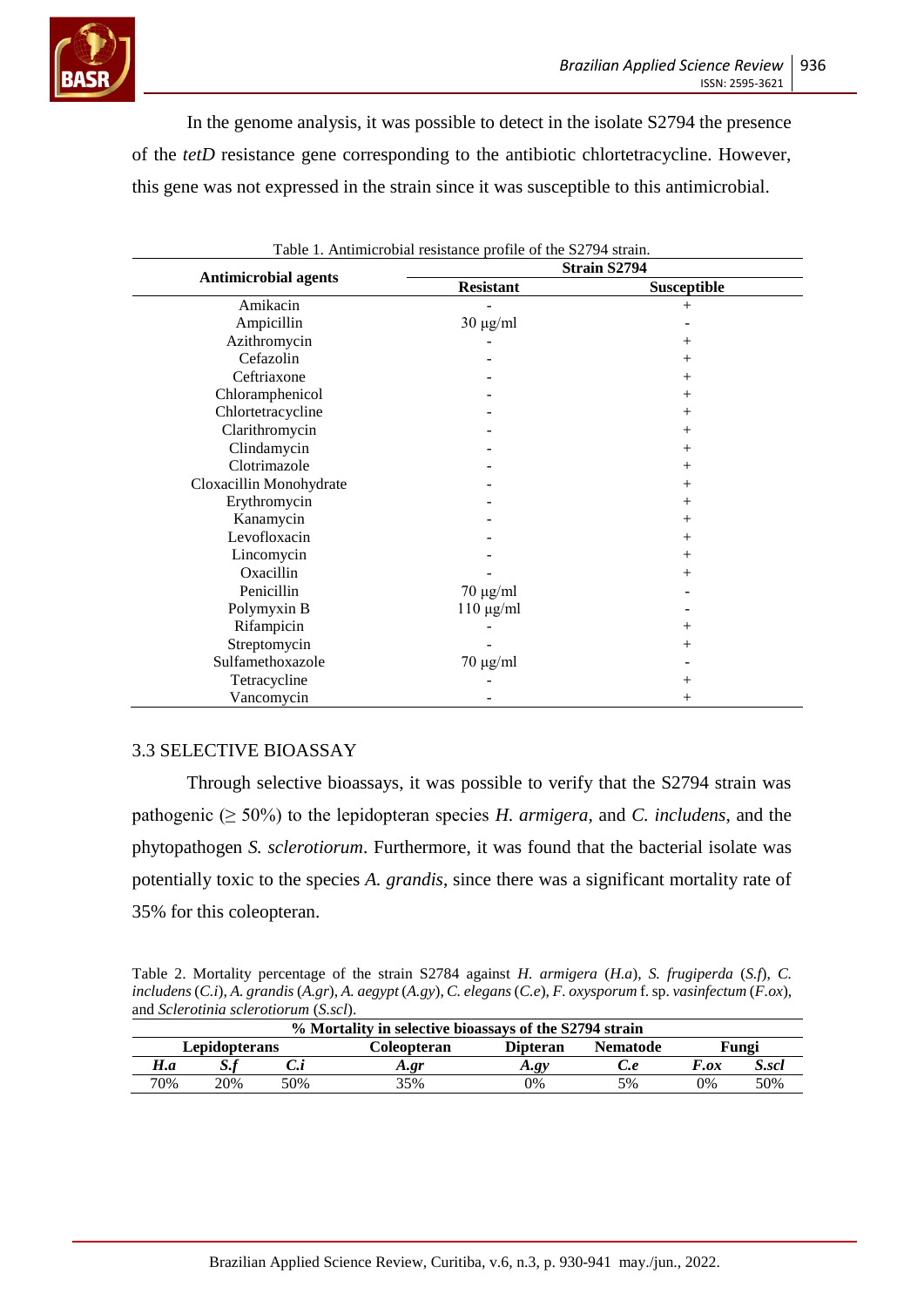

### **4 DISCUSSION**

The antibiotic resistance assay showed that the S2794 isolate was susceptible to 19 types of antimicrobials, but the strain was resistant to penicillin, ampicillin, polymyxin B, and sulfamethoxazole. In contrast to this result, a study coordinated by Reva (19) found that 30 *B. subtilis* isolates showed susceptibility to several antibiotics, including penicillin and ampicillin. On the other hand, Andrews (20) observed that different six isolates of *B. subtilis* obtained divergent resistance profiles, since among the six strains, only one was resistant to penicillin, and two strains were resistant to tetracycline, while the others were not.

There are few studies related to the susceptibility of the species *B. subtilis* to antibiotics, to provide identification profiles in bacterial isolation and characterization processes. However, many studies describe the participation of the species as a producer of different antimicrobial compounds for numerous biotechnological purposes, including biocontrol.

Generally, the antimicrobial and antifungal properties of *Bacillus subtilis* strains are largely determined by the type and amount of the lipopeptides (21). In this study, genes involved in the synthesis of surfactin, bacillomycin, and fengycin were detected in the S2794 genome. Thus, it is reasonable to state that these compounds were efficiently toxic to *S. sclerotiorum*, *H. armigera* and *C. includens*, since surfactin and bacillomycin are compounds that cause cytolytic effects on yeasts and fungi (22), membrane disorder of insect larvae, causing disturbances in their metabolism (23), and alteration in the structure and permeability of the fungal cell membrane, due to the interaction of fengycin with the sterol and phospholipid molecules present in the membranes  $(24)$ .

Different strains of *B. subtilis* have previously been used to control plant pests and diseases, including the cotton leaf fluke, *S. littoralis* (23), stem rot, *S. sclerotiorum* (25), the Mediterranean flour moth, *Ephestia kuehniella* Zeller (26), all wheat species related diseases (26), *Fusarium* root infection (27), and many others.

In the analysis of the genome of the S2794 strain, genes responsible for the growth and formation of biofilms (*tyrZ* and *srfA*) were also detected. Biofilms, in turn, are surface-associated microbial communities, enveloped in a self-produced extracellular matrix, which play an essential role in securing nutrients secreted by the roots, colonization, and host protection (28-29). They also participate in the treatment of effluents and are potential sources of energy in the form of microbial fuel cells (30-32).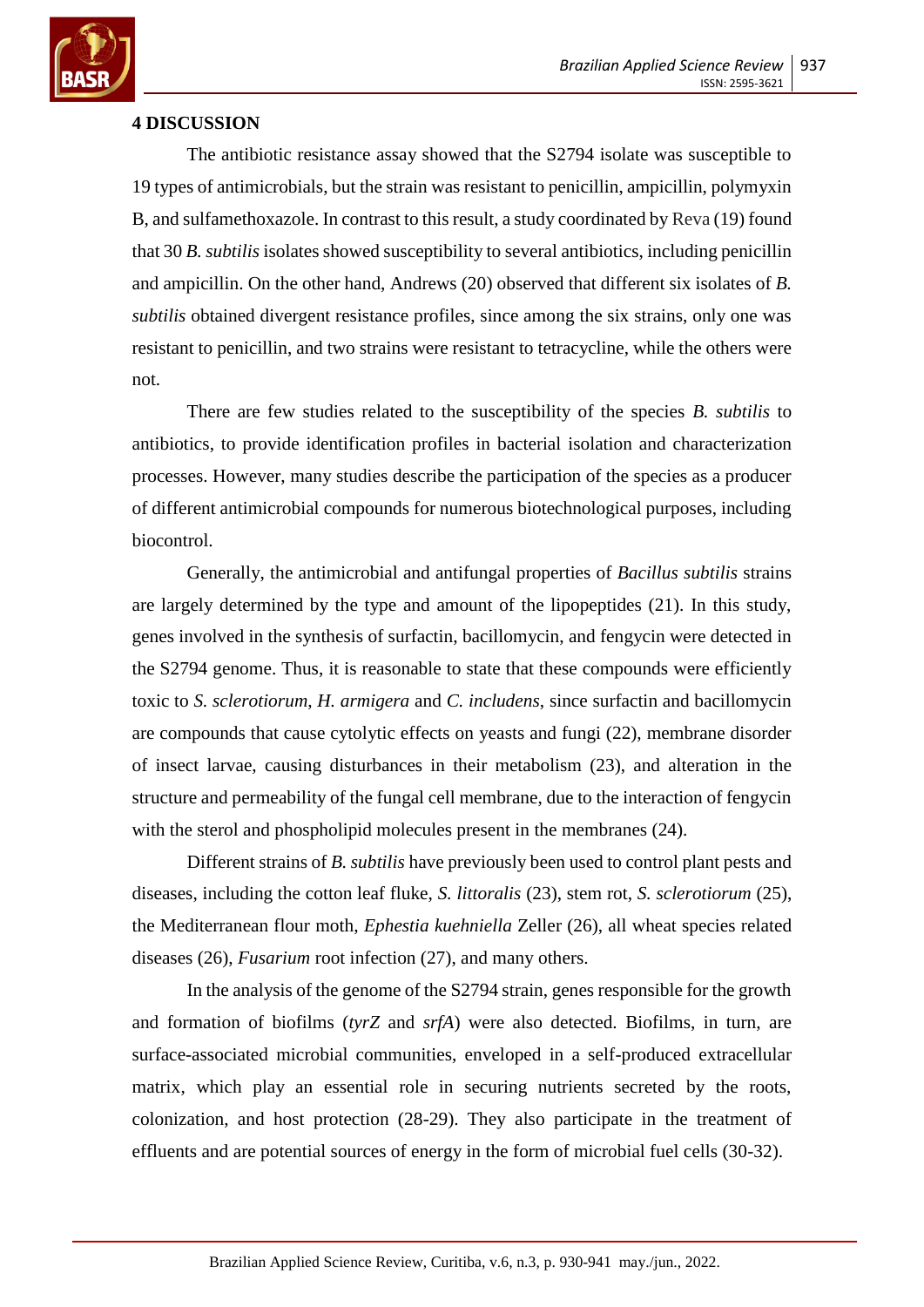

In addition, the low pathogenicity of the strain S2794 to *C. elegans* (5%), theoretically, may be related to the extension of the life of the nematode by the strain, since studies have shown that biofilm formation by *B. subtilis* prolonged the longevity of *C. elegans*, due to resistance to different types of stress, such as heat and oxidative stress (33). However, further studies with the S2794 strain are needed to confirm this hypothesis.

The genomic analysis of promising beneficial microbes helps obtain genes encoding the biosynthetic pathways that are responsible for the production of antimicrobial compounds are valuable resources for anti-infective areas of pharmaceutical and the development of efficient, environmentally friendly biologic antimicrobial agents (34).

**Nucleotide sequence accession numbers.** The sequence of the *B. subtilis* strain S2794 has been deposited in GenBank with the accession number SAMN12230145.

## **ACKNOWLEDGMENT**

We would like to thank Dr. Lilian Praça for the technical assistance.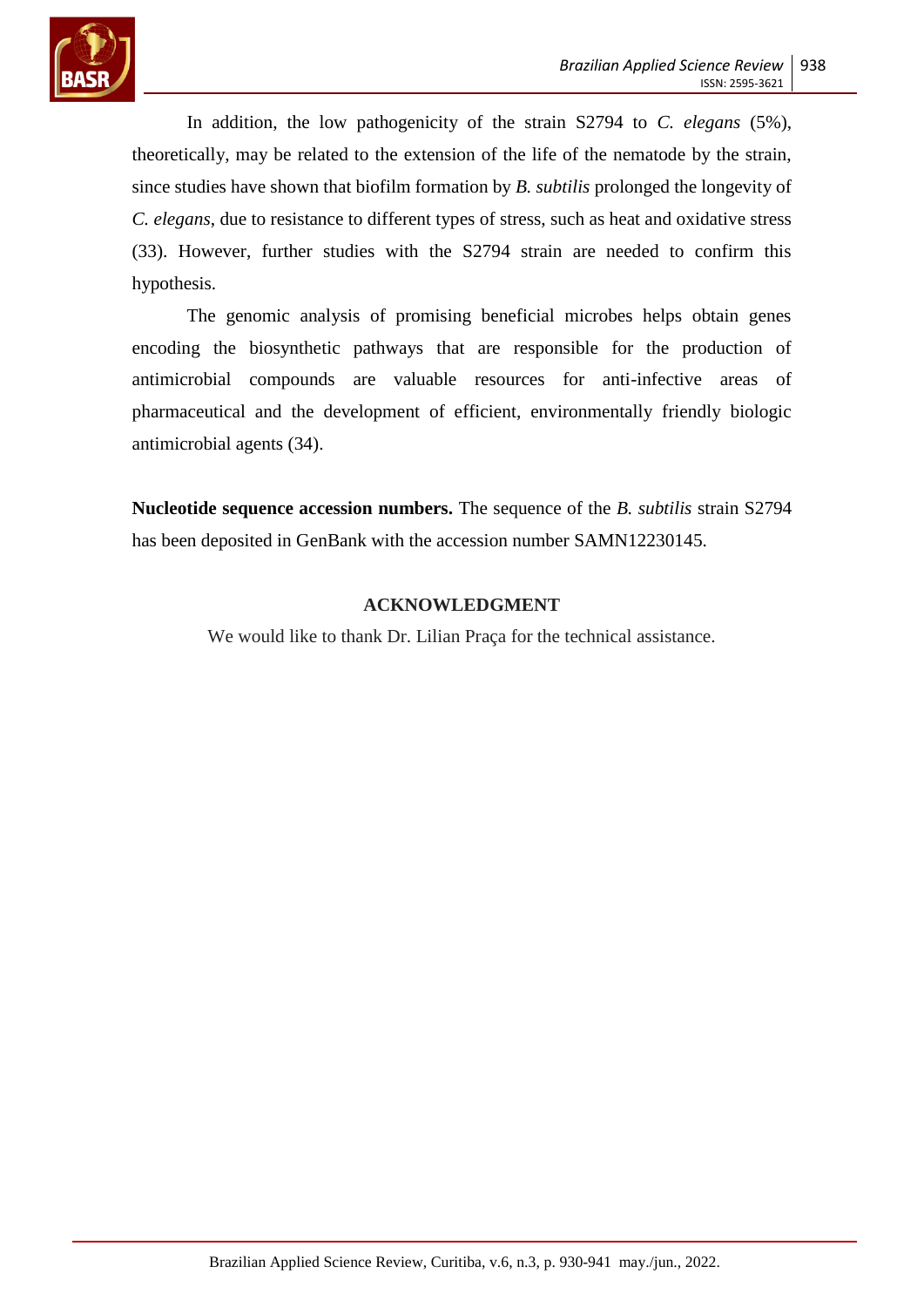

## **REFERENCES**

1 Yánez-Mendizábal V, Zeriouh H, Viñas I, Torres R, Usall J, Vicente AD, Pérez-García A, Teixidó N (2012) Biological control of peach brown rot (Monilinia spp.) by Bacillus subtilis CPA-8 is based on production of fengycin-like lipopeptides. Eur J Plant Patholol 132:609–619. doi 10.1007/s10658-011-9905-0.

2 Ahmad M, Nadeem SM, Naveed M, Zahir ZA (2016) Potassium-solubilizing bacteria and their application in agriculture. In: Meena VS, Maurya BR, Verma JP, Meena RS (eds) Potassium solubilizing microorganisms for sustainable agriculture. Springer, India, pp 293–313. doi.org/10.1007/978-81-322-2776-2\_21.

3 Wang T, Liang Y, Wu MB, Chen ZJ, Yang LR (2015) Natural products from *Bacillus subtilis* with antimicrobial properties. Chin J Chem Eng 23(4):744–754. doi.org/10.1016/j.cjche.2014.05.020.

4 Arnaouteli S, Bamford NC, Stanley-Wall NR, Kovács ÁT (2021) *Bacillus subtilis* biofilm formation and social interactions. Nat Rev Microbiol 19: 600–614. doi.org/10.1038/s41579-021-00540-9.

5 Praça LB, Morinaga C, Medeiros PT, Melatti VM, Martins ÉS, Dumas VF, Monnerat RG (2009) Isolamento e caracterização de estirpes de *Bacillus thuringiensis* coletadas em solos do oeste baiano. Universitas: Ciências da Saúde: 7: 1-18. https://www.cienciasaude.uniceub.br/cienciasaude/article/view/999.

6 De Vos P, Garrity G, Jones D, Krieg NR, Ludwig W, Rainey FA, Schleifer KH, Whitman W (Eds.) (2009) Bergey's Manual of Systematic Bacteriology. Vol. 3: The Firmicutes. Springer Science; Business Media, p. 1450.

7 Wick RR, Judd LM, Gorrie CL, Holt KE (2017) Unicycler: Resolving bacterial genome assemblies from short and long sequencing reads. PLoS Comput Biol 13(6): e1005595. https://doi.org/10.1371/journal.pcbi.1005595.

8 Seemann T. Prokka: rapid prokaryotic genome annotation. Vol. 30 no. 14 2014, pages 2068–2069. doi:10.1093/bioinformatics/btu153.

9 Figueras MJ, Beaz-Hidalgo R, Hossain MJ, Liles MR. Taxonomic affiliation of new genomes should be verified using average nucleotide identity and multilocus phylogenetic analysis. Genome Announc. 2014;2(6): e00927-14. Published 2014 Dec 4. doi:10.1128/genomeA.00927-14.

10 Monnerat RG, Dias SC, Oliveira-Neto OB, Nobre SD, Silva-Werneck JO, Sá MFG de (2002) Criação massal do bicudo do algodoeiro *Anthonomus grandis* em laboratório. Comunicado Técnico 46**.** 4p. Brasília: Embrapa-Cenargen. 4p. https://www.infoteca.cnptia.embrapa.br/bitstream/doc/184630/1/bp029.pdf.

11 Shmidt FGV, Monnerat RG, Borges M, Carvalho R da S (2001) Metodologia de criação de insetos para avaliação de agentes entomopatogênicos. Circular Técnica 11, 20 p. Brasília: Embrapa Recursos Genéticos e Biotecnologia. http://www.sidalc.net/cgi-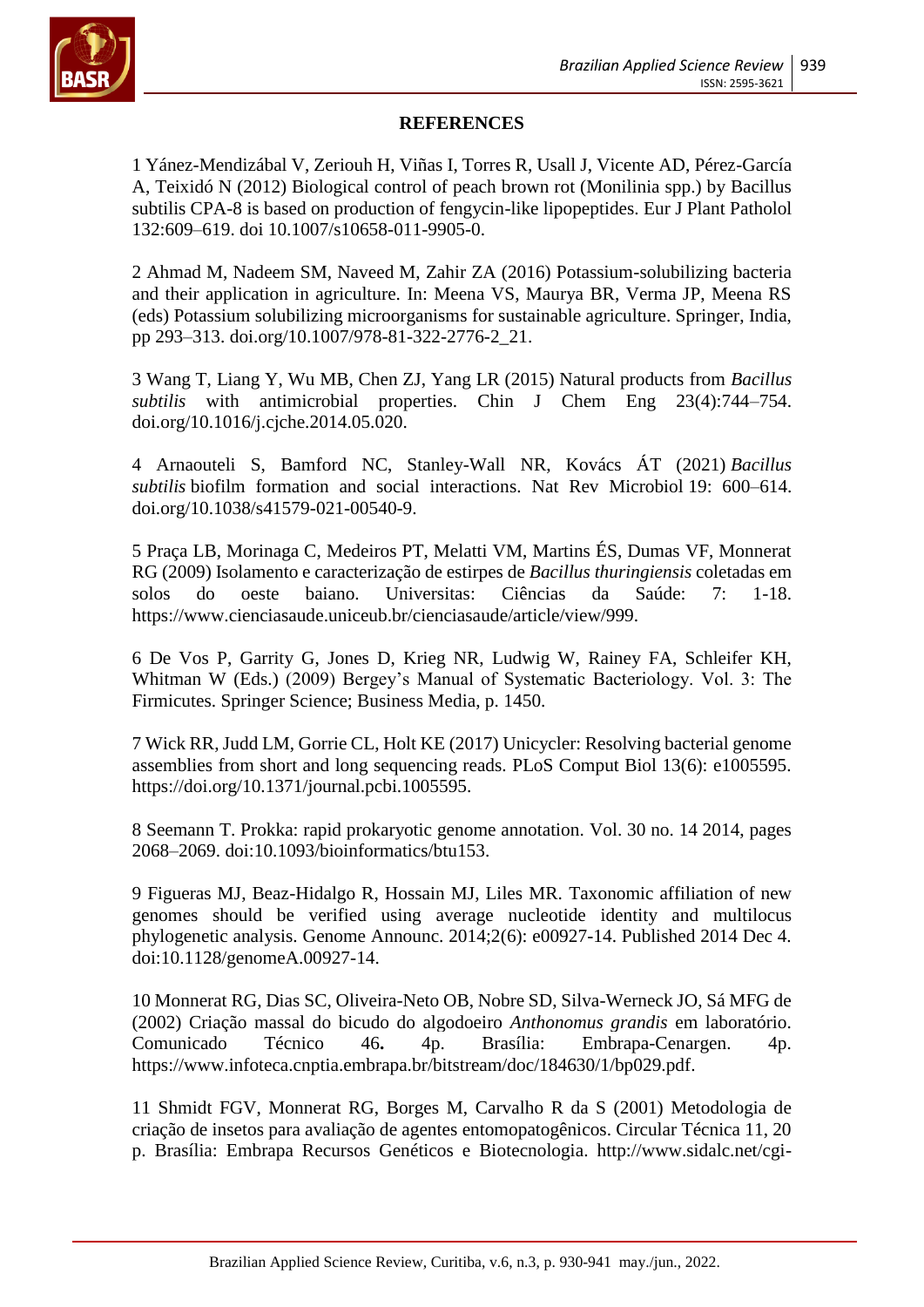

bin/wxis.exe/?IsisScript=AGB.xis&method=post&formato=2&cantidad=1&expresion= mfn=208922.

12 Monnerat RG, Silva SF, Silva-Werneck JO (2001) Catálogo do banco de germoplasma de bactérias do gênero *Bacillus*. Documentos 60, 65p. Brasília: Embrapa-Cenargen. https://livimagens.sct.embrapa.br/amostras/00050530.pdf.

13 Silva-Werneck JO, Monnerat R (2002). Metodologias para caracterização de isolados de *Bacillus thuringiensis*. Circular Técnica 10, 5p. Brasília: Embrapa Recursos Genéticos e Biotecnologia.

https://ainfo.cnptia.embrapa.br/digital/bitstream/CENARGEN/23206/1/cot070.pdf.

14 Montalvão SCL, Castro MTD, Soares CMS, Blum LEB, Monnerat RG (2018) *Caenorhabditis elegans* as an indicator of toxicity of *Bacillus thuringiensis* strains to *Meloidogyne incognita* race 3. *Ciên. Rur.* **48**.

15 Henderson CF, Tilton EW (1955) Tests with Acaricides against the Brown Wheat Mite12. J of Econ Ent 48: 157–161. doi: 10.1093/jee/48.2.157

16 Dennis C, Webster J (1971) Antagonistic properties of species-groups of *Trichoderma*: I. Production of non-volatile antibiotics. Transactions of the British Mycological Society 57: 25-IN3. doi: 10.1016/S0007-1536(71)80077-3.

17 Montalvão SC, de Castro MT, Blum LE, Monnerat RG (2021) Biocontrol of *Fusarium oxysporum* f. sp. *vasinfectum* with *Bacillus spp* strains. J of Agric Science 13:9. doi: 10.5539/jas.v13n9p1.

18 Reva ON, Vyunitskaya VA, Reznik SR, Kozachko IA, Smirnov VV (1995) Antibiotic susceptibility as a taxonomic characteristic of the genus *Bacillus*. Int J of Syst and Evol Microb, 45(2): 409-411**.** doi: 10.1099/00207713-45-2-409

19 Andrews JM, Wise R (2002) Susceptibility testing of *Bacillus* species. *J of Ant Chemot* 49 (6): 1040–1042. doi: 10.1093/jac/dkf063.

20 Luo C, Zhou H, Zou J, Wang X, Zhang R, Xiang Y, Chen Z (2015) Bacillomycin L and surfactin contribute synergistically to the phenotypic features of *Bacillus subtilis* 916 and the biocontrol of rice sheath blight induced by *Rhizoctonia solani*. Appl Microbiol Biotechnol 99: 1897–1910. doi: 10.1007/s00253-014-6195-4.

21 Vater J (1986) Lipopeptides, an attractive class of microbial surfactant. Colloid Polym. Sci 72: 12–18. https://link.springer.com/chapter/10.1007/BFb0114473.

22 Ghribi D, Abdelkefi-Mesrati L, Boukedi H, Elleuch M, Ellouze-Chaabouni S, Tounsi, S (2012) The impact of the *Bacillus subtilis* SPB1 biosurfactant on the midgut histology of *Spodoptera littoralis* (Lepidoptera: Noctuidae) and determination of its putative receptor. J of Invert Pathol 109(2): 183–186. doi: 10.1016/j.jip.2011.10.014

23 Deleu M, Paquot M, Nylander T (2005) Fengycin interaction with lipid monolayers at the air–aqueous interface—implications for the effect of fengycin on biological